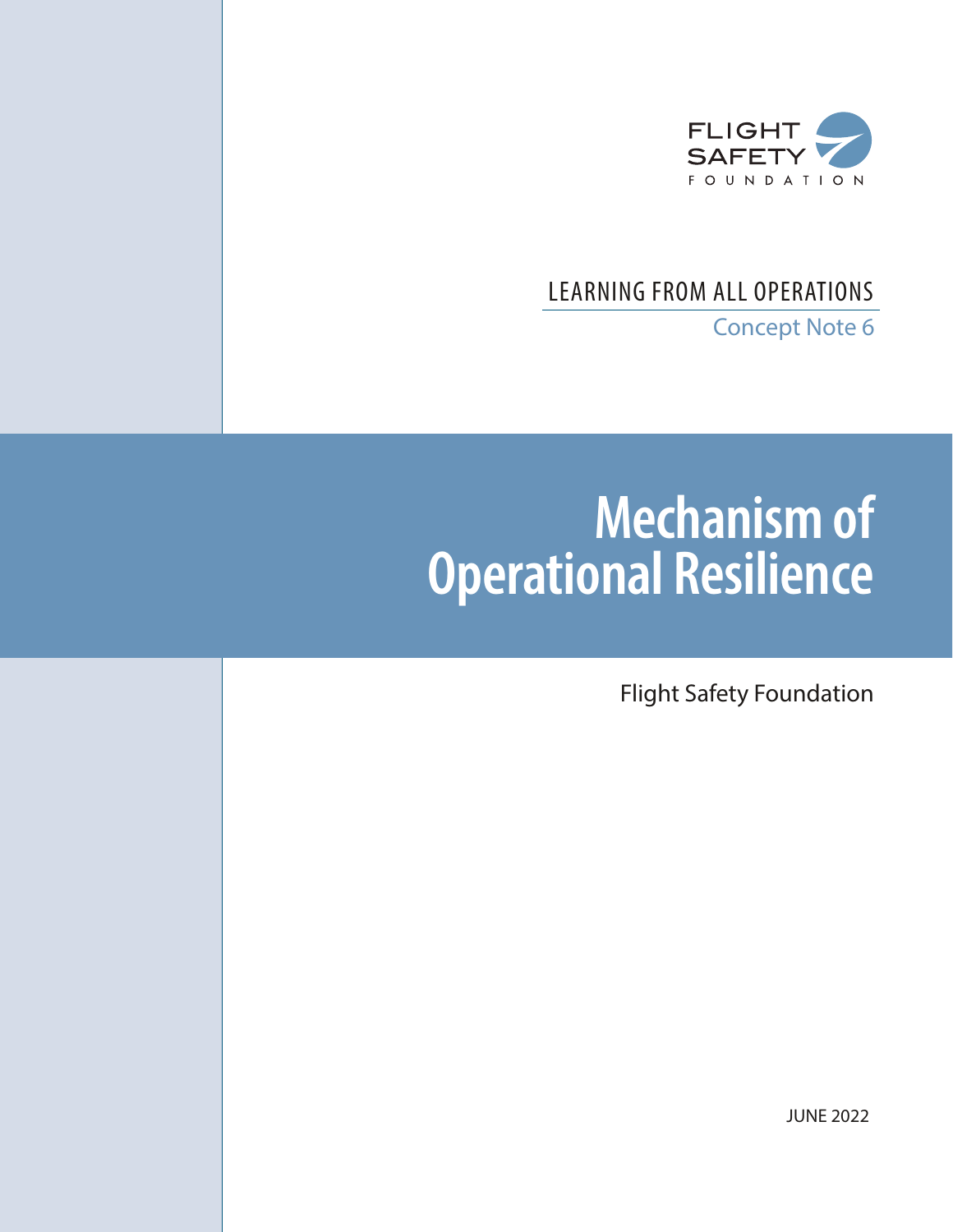

# **A note to the reader:**

The goal of these Concept Notes is to provide a common framework and common language for talking about aviation safety. Such a new framework and language are needed because the existing language of safety is built around learning from failures and cannot easily express learning from success. Similarly, the existing frameworks of safety data collection and analysis are designed for incidents and accidents, and we want to learn from all operations.

As we expand our understanding of what constitutes a safety-relevant occurrence — an expansion that encompasses learning from all operations — we need a shared means of articulating what we are already learning that also allows discussion of new ways of learning. Positing a separate framework for describing safety successes, however, can create challenges for relating what can be learned from success to what has been learned from failure. Therefore, the goal is to describe a unitary framework for safety based on learning from all that happens, rather than separate frameworks for different "kinds" of safety. To achieve this goal, each of these concept notes establishes part of the necessary foundation, which is then integrated and translated into practical implications and applications in Concept Note 7.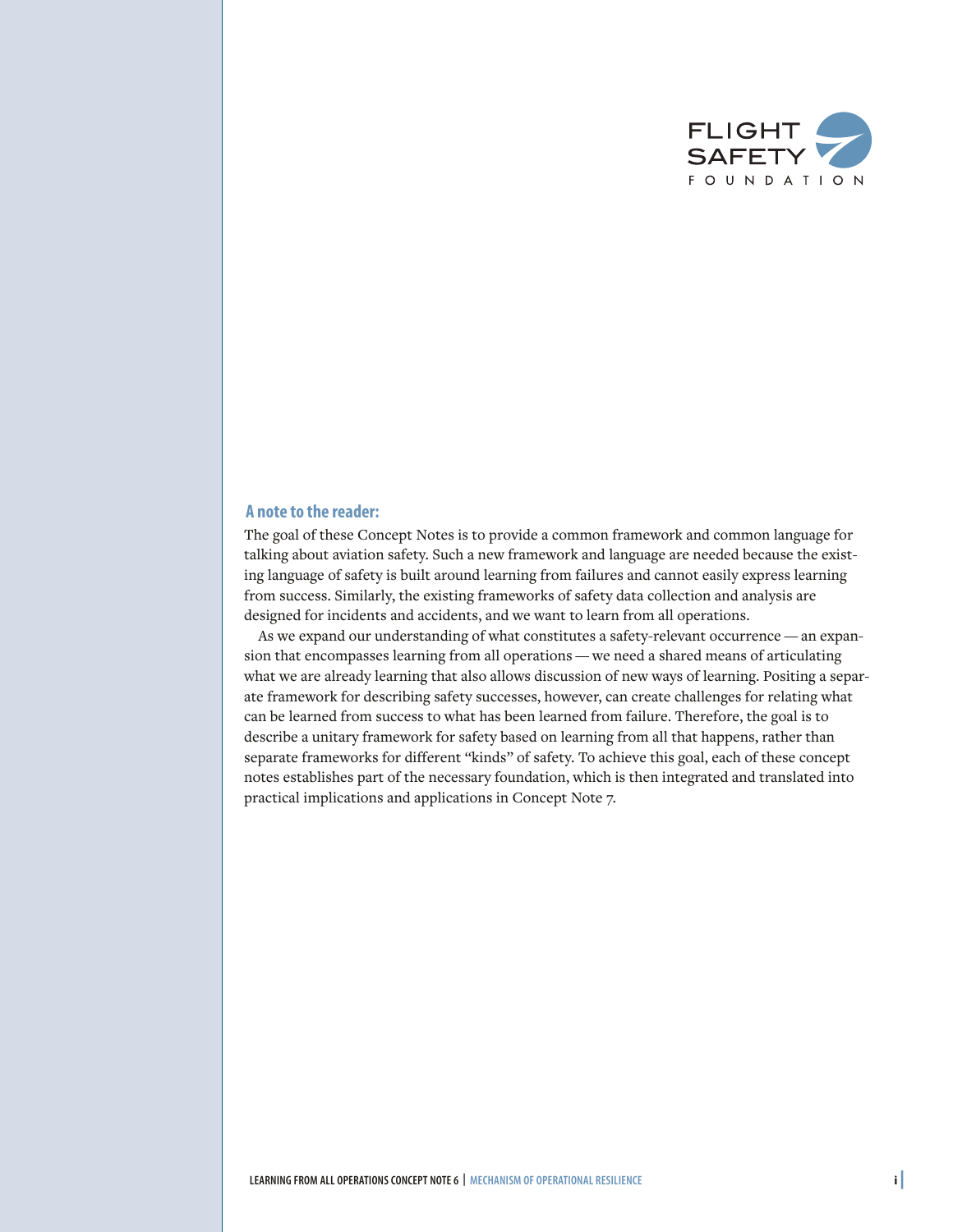

# **1. Introduction**

A system adapts when under pressure by changing its own states (Ackoff, 1971). At present, this adaptation is predominantly initiated by the system sharp end. The system adaptation can be seen, as described in Concept Note 4, through one of the five patterns of operational resilience or it may result in a loss event. Concept Note 4 answers the question: *What* **resilient behaviour happens?**

Concept Note 5 describes the three forces model of system adaptation, in which **resilience counterbalances the demand and efficiency pressures,** and the interplay of these three forces directs the system adaptation. Concept Note 5 answers the question: *How* **does resilient behaviour happen?**

But what shapes the capability of the system to counterbalance the pressures? What determines the capability for operational resilience? This concept note deals with these questions by outlining four operational resilience capabilities, describing them and providing some operational examples. This concept note is about the **mechanism of operational resilience** and answers the question: *Why* **does resilient behaviour happen?**

# **2. Four operational resilience capabilities**

System resilient performance does not happen at random (Leveson, 2011). There are resilience potentials that shape the way a system can adapt when responding to pressures (Hollnagel, 2015). The resilience of an aviation operational system at the sharp end can be described with the help of four capabilities — plan, coordinate, adapt and learn (Figure 1). There are several examples in the literature and in operational communities intended to describe these capabilities (Hollnagel, 2015, American Airlines, 2020, American Airlines, 2021). There are overlaps across



*Figure1: Operational resilience capabilities affecting the system state adaptation*

**LEARNING FROM ALL OPERATIONS CONCEPT NOTE 6 <sup>|</sup> MECHANISM OF OPERATIONAL RESILIENCE <sup>1</sup> |**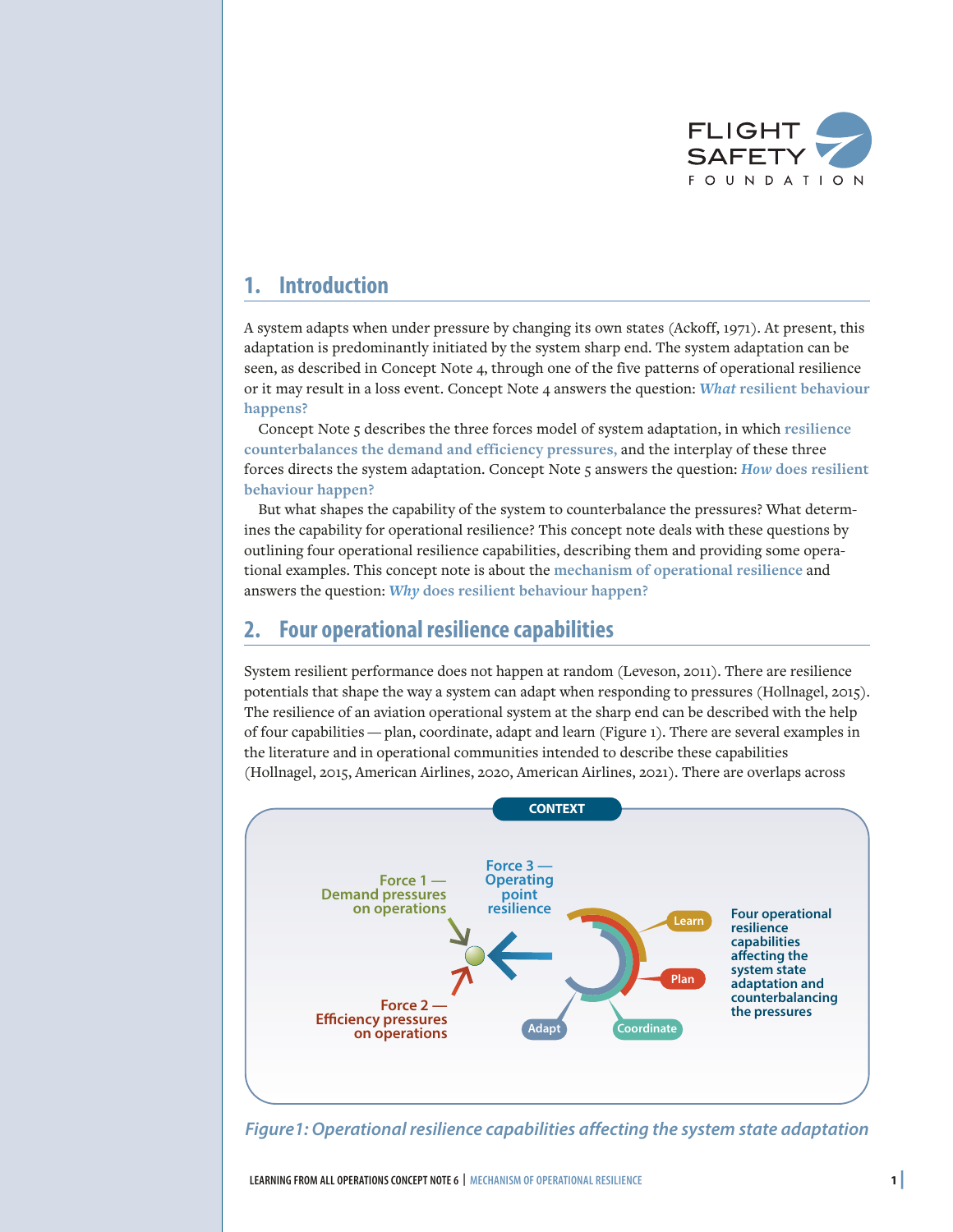these descriptions, but the focus of this note is not to compare and contrast these descriptions. Rather, we are choosing one of these descriptions to illustrate the Learning From All Operations concept. The resilience capabilities are synergetic — they do not follow in a simple sequence or in a loop, but are interconnected and reinforce each other. **Learning From All Operations promotes looking at the resilience capabilities that support system response to both expected and unexpected, both known and unknown, pressures.**

### **2.1 Capability to Plan**

The operational resilience capability to plan is fostered by **anticipation:**

- Considering seasonal, local or situation probable scenarios and pressures including but not restricted to operational threats;
- Anticipating the effect of pressures on the system;
- Anticipating the reactions of other actors;
- Anticipating the resultant system adaption in relation to safety envelopes and operational limits assumptions;
- Anticipating the effect of the pressures on the system environment and considering whatif scenarios; and,
- Anticipating gaps in knowledge (own and of another actor) and gaps in resources in general (for example, time, fuel, cognitive resources).

Anticipation typically triggers additional information gathering related to the pressures and the situation — for example, anticipating active runway change based on the weather forecast or anticipating a diversion to an alternate airport when hearing on the air traffic control (ATC) frequency that the crew of another aircraft approaching to the same airport just did so.

Anticipation is key for operational resilience, because identifying the characteristics of a rapidly developing situation based only on the feedback loop of monitoring may not provide sufficient time for reaction. Anticipation can be the result of insights, as we figure out how a system is going to act in a particular situation even though we have never experienced that exact situation before (Kauffman, 1980).

Building on anticipation, the essence of the plan capability is **preparation** for a course of action — for the system's response to pressures. For example, for a flight crew planning the taxi route, preparing and taking action in anticipation increases the operational resilience capability, but planning can also be done by responding to an evolving situation.

Preparation involves gathering information; accounting for the available system resources and getting them ready to be used; and scheduling and prioritising actions. For example, discussing what to do in case of encountering a specific pressure, such as landing on a contaminated runway or adding extra fuel in case of extended holding time at an airport with forecasted thunderstorms.

Preparation also includes setting an alternative plan and identifying conditions for triggering the plan — for example, diversion to an alternate airport. This is preparation in anticipation of an event by attempting to avoid the pressures. Preparing also involves establishing countermeasures like memory aids and reminders — for example, a tower air traffic controller's memory aid for an occupied runway (e.g., use of "Runway Occupied" strip in a dedicated strip holder of a different colour or "Runway Occupied" boxes placed on the flight strip board when a vehicle is authorised to enter the runway).

Anticipation and preparation are important not only for specific pressures but also for pressures in general — anticipating that some unexpected pressure would occur. No matter how well the anticipation works, it is still possible that some pressures may appear unexpectedly. In this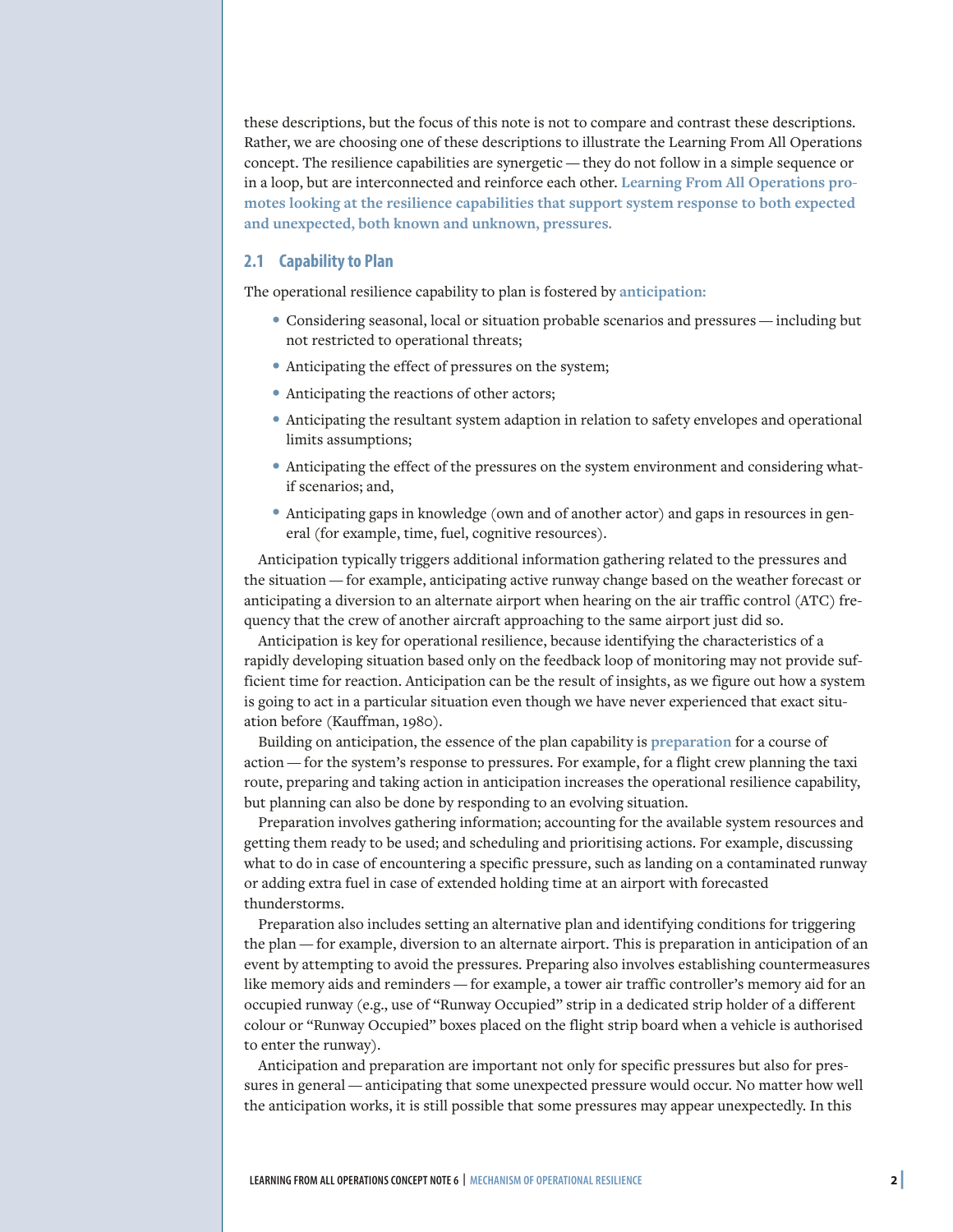case, the resilience capability to plan is for a general course of action — for example, a plan for going around from different altitudes, no matter the reason for going around. Additionally, performing drills and simulation exercises that include unexpected situations supports the system in being prepared to deal with surprise even if the exact nature of the surprise may not be known.

# **2.2 Capability to Coordinate**

The operational resilience capability to coordinate promotes **alignment** between the people, the technology and the system environment. It includes:

- Coordinating the plan with relevant actors (e.g., flight crew to air traffic controllers);
- Building a shared mental model within the team;
- Configuring and setting the technological systems;
- Performing pre-briefings and discussing tactically the scenarios and the system reaction; and,
- Requesting support and cross-checking.

The resilience capability to coordinate applies to both expected and unexpected pressures. Maintaining common ground and developing mental or technology-based models of the situation allow the system to react better once something unexpected happens.

Timely and effective **communication** is an important enabler for the ability to coordinate.

# **2.3 Capability to Adapt**

Planned or not, coordinated or not, action and adjustment are key for system resilient performance. Adaptation is assisted by **monitoring for, and correct recognition of, the situation**. Examples of monitoring for pressures are active listening, focused observation, visual scanning and pattern recognition. Monitoring at the system's sharp end involves proactively scanning for the routine pace of the operations and normal triggers but also for alarms, threats and anomalies. Apart from monitoring for expected pressures, the resilience potential includes **monitoring** for unexpected pressures, for the state of the system (including self-monitoring) and the environment**.** For example, the consequences of runway incursion situations could be mitigated by monitoring the air-ground communication frequency, the runway environment and the trafficalert and collision avoidance system (TCAS) display that can help flight crews in identifying an actual or potential runway incursion.

**Selection of response** through decision-making is another element of adaptation. Deliberate response selection happens in the form of:

- Running the existing mental or technology-based models of the situation;
- Determining the amount of time available and amount of time needed;
- Assessing uncertainty and risk;
- Balancing competitive goals and trade-offs;
- Prioritising; and,
- Identifying leverage points on which to act.

Sometimes a response is selected before a problem is sufficiently understood. Flight crew reaction to smoke and fumes is an example of a situation in which the need for rapid action may not provide sufficient time to determine the source of the cues.

When the pressures are unknown, then the selection of a response happens through critical thinking. These are situations that are unique or rare, in which the nature of the problem is unclear and no efficient procedures are available for dealing with it. An example of an unknown pressure is the specific failure mode of a technological system for which there are no operational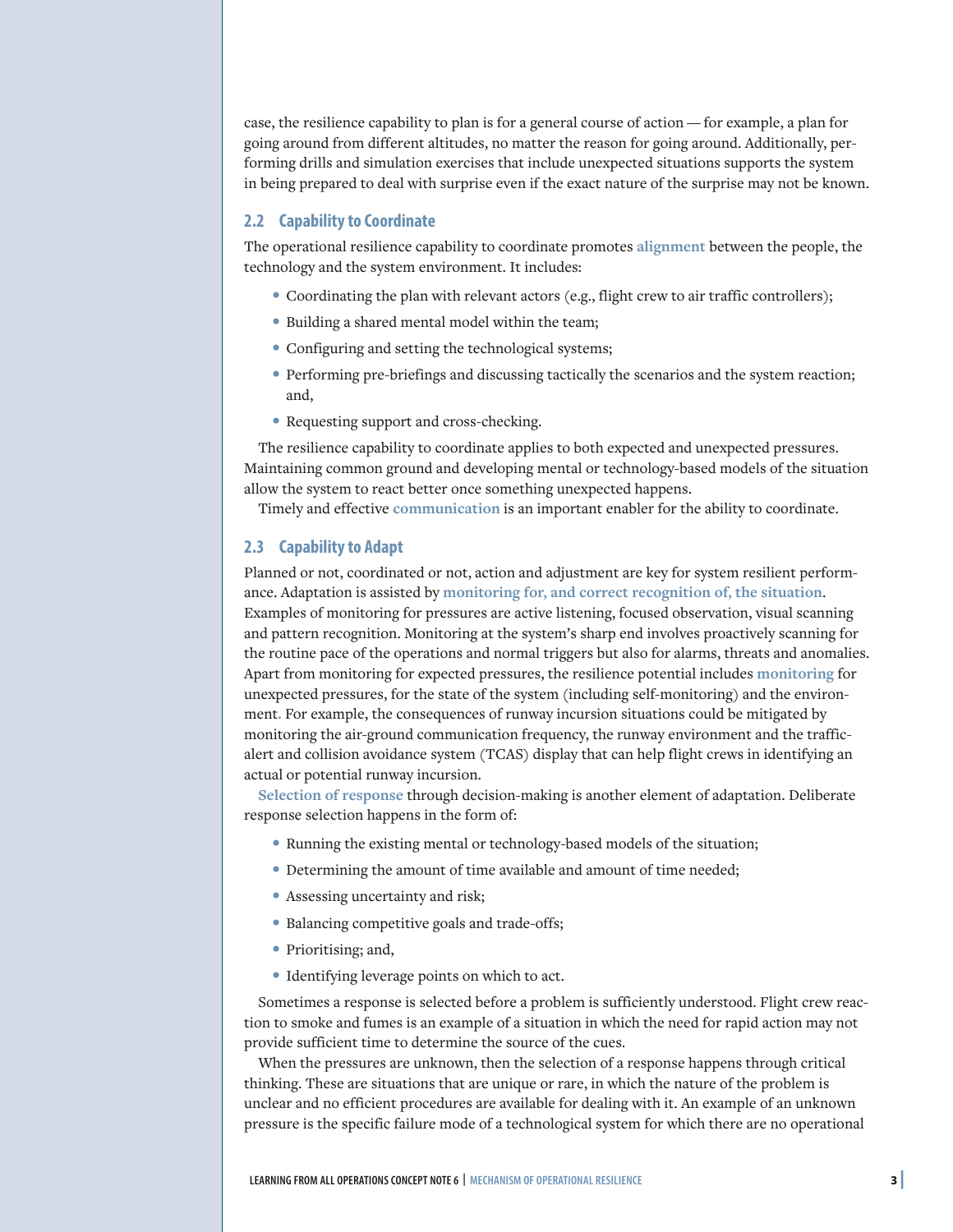procedures or training. Even if the nature of the problem has been determined, no ready solutions are prescribed for some problems (Orasanu-Engel & Mosier, 2019).

The actual adaptation happens through **action and adjustment,** by deploying the existing resources and mobilising additional resources if needed — for example, managing team resources; following a check-list or procedure; changing automation levels, pace and sequence actions; managing taskload and workload; and adjusting the plan.

Action and adjustment also involve addressing pressures for which there is a scripted and trained response — for example, responding to a TCAS resolution advisory (RA). Some of these adjustments require quick decision and action in critical situations, such as take-off and landing (Orasanu, 1995).

The resilience capabilities do not manifest themselves in operations in a simple sequence but are highly iterative. This is specifically important for situation recognition and decision-making, because taking an action frequently changes the situation, thereby requiring a new decision (Orasanu, 1995).

# **2.4 Capability to Learn**

Learning from everyday operational data and events can enhance safety management that is often based on a small subset of performance information, which may introduce avoidable but unrecognised consequences into the aviation system. Learning takes place at the system sharp end and at the system blunt end — at individual, team and organisational levels (Flight Safety Foundation, 2021). In this comprehensive scope, learning that starts at the system sharp end involves **recalling knowledge, learning in the moment, and reflecting and sharing knowledge.**

When needed, knowledge may be recalled from previous experience, procedures, regulations, company policies and guidance, or rules of thumb.

Learning in the moment happens by sense-making, seeking knowledge for learning and improvement, and asking for guidance. Learning in the moment is specifically an important resilience capability when the situation is unknown or underspecified.

Reflecting on and sharing what was experienced takes place through mental re-simulation, re-play, operational debrief, reporting, verbalising the experience, participating in formal learning and organisational debriefing. For example, even a short debriefing after each flight or each air traffic control duty shift is an opportunity to increase the professionals' capability for resilient performance by letting the operational team reflect on how they react to pressures (including threats) and adaptations and how they apply their competencies to keep sufficient margins of safety.

The blunt end system support for learning can take different forms. First and foremost, organisations can ensure psychological safety for the professionals to share experiences. Organisations can support individual learning by stimulating the reflection process— for example, by safety awareness, by providing rapid playback technical capabilities, by providing team processes for briefing and reflections. To achieve reliable learning, different forms of formal learning can be considered— learning by watching (e.g., observing virtual operational scenarios), learning by doing (e.g., simulation or on-the-job training) and learning by mental simulation (e.g., hangar flying).

If local adaptations are not shared, not communicated and not acknowledged upward and downward in an organisation, it could potentially harm the system (Rankin et al., 2014). Historical events are unique enough to make accumulating knowledge difficult. Each event is a single unrepeated data point, and accumulation requires pooling across diverse contexts (March, 1991). Sharing has another key benefit — it provides diversity of perspectives. Diversity of narrative can be seen as an enormous source of resilience (Dekker, Ciliers, & Hofmeyr, 2011). Additionally, sharing as a form of socialisation and externalisation enables the transfer of tacit knowledge and the transformation of tacit into explicit knowledge (Nonaka & Konno, 1998).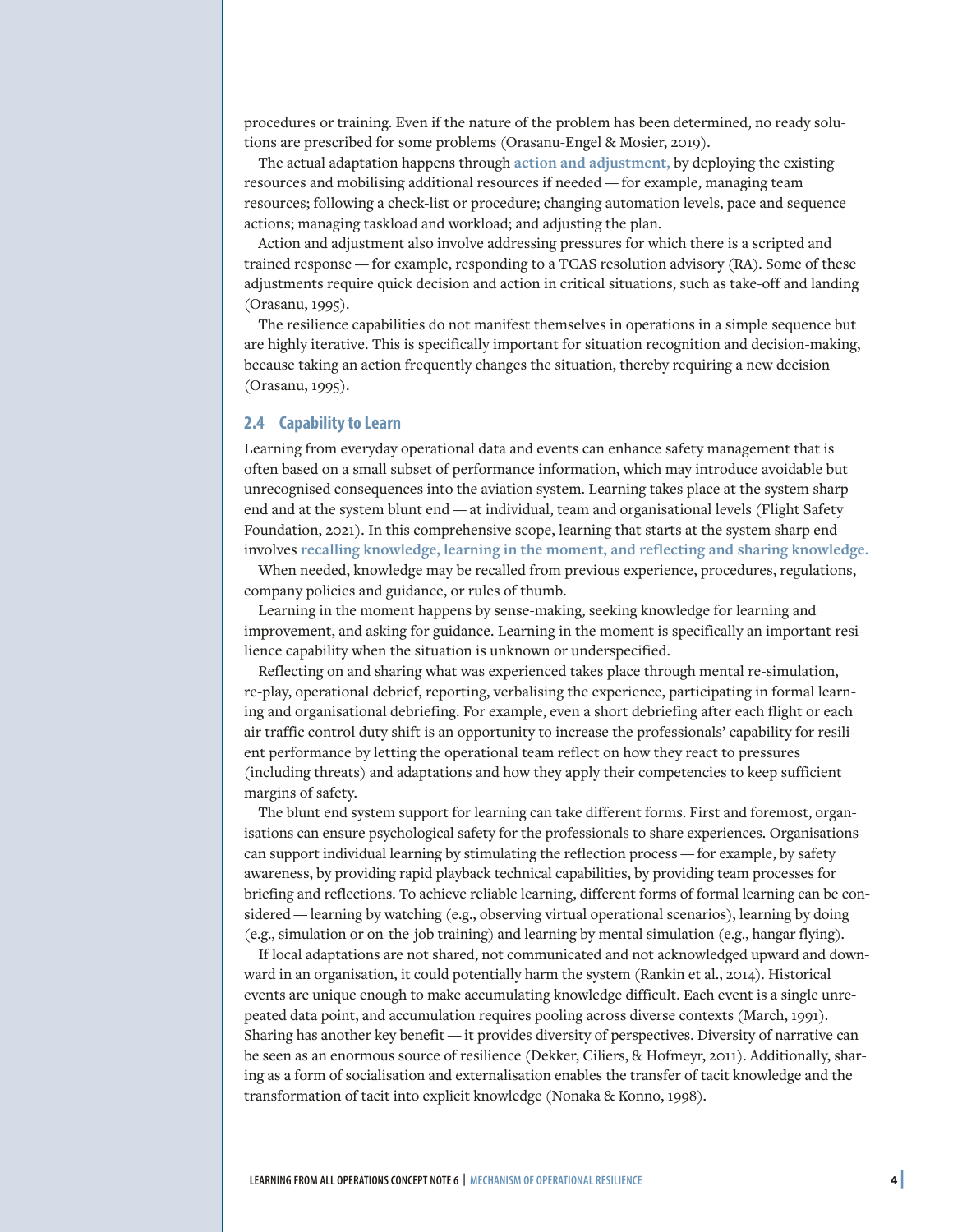The Pilot Training Task Force (PTTF) of the International Air Transport Association (IATA) reports that in order to build resilience, the learning process for the sharp end professionals needs to develop two key elements — to raise the level of competence and to achieve the appropriate level of confidence (Airbus, 2021). Competence-based learning aims to support sharp end professionals in managing any situation, even situations that have not been specifically trained.

Additionally, being aware of how well someone performs in unpredictable situations can help them to develop their confidence and build their capability for resilient performance. It is therefore important for the reflecting and sharing process (e.g., briefings, discussions, formal training) to emphasise the positive aspects of behaviour. The IATA PTTF also reports that increasing resilience includes the principle of reinforcing confidence (Airbus, 2021). Highlighting the positive outcomes during a debriefing session is essential to this. Focussing on only the errors or inadequacies of the performance may have the unintended effect of decreasing the level of resilience (Airbus, 2021).

# **3. Examples of observed and reported resilience mechanisms**

Some of the manifestations of the four resilience capabilities can be observed in operations. For example, in a line operations safety audit (LOSA) program, methodical observations of work are conducted. Many of the resilience mechanisms are observed during LOSA using the threat and error management (TEM) framework as an outcome measure. Still, they are not the primary focus. Since the beginnings of LOSA in 1996, its objective has been to leverage direct observations inside the cockpit to capture systemic and flight crew strengths and weaknesses as they relate to TEM performance (ICAO, 2002).

Concepts like anticipation, monitoring, and adapting are observed, but they are framed as performance moderators that can positively or negatively affect TEM performance. For example, if there is terrain at the destination that the crew needs to be aware of during their descent and approach, this is identified as a threat in LOSA, and observers are asked to capture how the crew managed this threat. During the management phase, perhaps the crew discusses terrain during the approach briefing, they ensure they have Terrain set on the Nav Display, and when descending, they call out the Minimum Safe Altitude (MSA) that contributes to a safe landing at their destination. Under the TEM framework, the threat of terrain was managed via anticipation and monitoring, which corresponds to the resilience mechanisms discussed in this note.

The American Airlines Learning and Improvement Team (LIT), adapted the Hollnagel Resilience Assessment Grid into its own language and model for data collection through three primary methods- normal flight observation, pilot interviews and surveys. LIT's language comprises four resilience potentials that are specified in terms of a subset of proficiencies (American Airlines, 2020; American Airlines, 2021).

However, some of the manifestations of the four resilience capabilities are less observable, and information about how they work in action can be gained by other methods — for example, by structured discussions with system front-end professionals.

Hereafter, we will provide some examples of observed resilience mechanisms — the actual manifestation in operations of the resilience capabilities that we created with information derived from a variety of sources. The capabilities represent a *potential* to act, so, cannot themselves be directly observed. But the actual adaptive processes that manifest as overt behaviours can be observed. For example, observing the coordination process in operations helps us to understand the system capability to coordinate. Similarly, the observed planning activities constitute an indicator for the system capability to plan. The examples illustrate multiple or single observations of operations.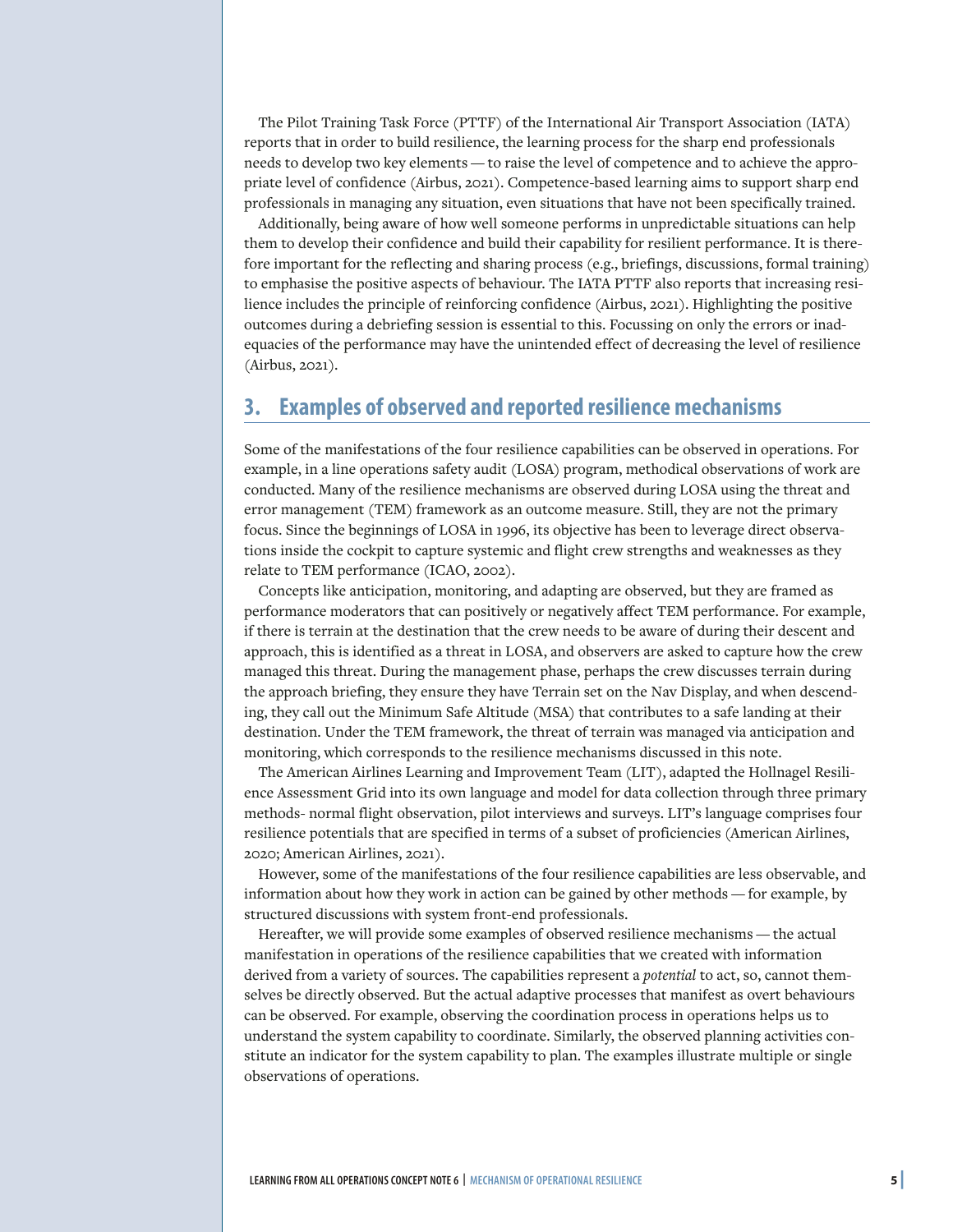# **3.1 Wind shear on final approach**

The first example is described in Table 1. This example describes a specific airport where there is an elevated likelihood for wind shear on final approach to one of the airport's runways when the wind direction at the ground level is from the north. This local effect is the result of the runway's position with respect to the local terrain and is the specific pressure we study in the example. The question of interest for this particular example is restricted to the sharp-end operational system. The information in Table 1 describes the adaptive processes to counterbalance the identified pressure. The information is based on multiple observations and structured discussions with pilots.

# **Table 1: Observed and reported adaptive processes related to the pressure "wind shear on final approach"**

#### **System to be studied**

Approach to Airport X by specific flight crew at a specific time.

*Note: Scope restricted to system sharp end.*

*Note: The example is based on multiple observation points and structured discussions.*

#### **Pressures (potential or actual)**

Likelihood for wind shear on final runway (RWY) 09 when wind is from the north because of local orography.

| Learn                                                                                                                                                                                                                                                                                                                                                                                                                                                                                                                                                                                                  | Plan                                                                                                                                                                                                                                                                                                                                                                                                                                                                                                           |
|--------------------------------------------------------------------------------------------------------------------------------------------------------------------------------------------------------------------------------------------------------------------------------------------------------------------------------------------------------------------------------------------------------------------------------------------------------------------------------------------------------------------------------------------------------------------------------------------------------|----------------------------------------------------------------------------------------------------------------------------------------------------------------------------------------------------------------------------------------------------------------------------------------------------------------------------------------------------------------------------------------------------------------------------------------------------------------------------------------------------------------|
| Recall knowledge — wind shear training, standard<br>operating procedures (SOPs) and limits.<br>Reflect by debriefing the approach, share Airport X<br>wind shear phenomenon knowledge to air traffic<br>control (ATC), aerodrome and company, refresh<br>knowledge, if needed.                                                                                                                                                                                                                                                                                                                         | Anticipate based on own or other flight crewmem-<br>bers' previous experience, airport specific informa-<br>tion, actual weather report and weather forecast,<br>operational flight plan (OFP) profile versus runway<br>wind, preceding aircraft or ATC reports or visible cues.<br>Prepare by considering extra fuel, go-around prim-<br>ing, what-if scenario, extended approach brief, recall<br>wind shear training, SOPs and operational limits (pre-<br>pare alternate runway or approach if available). |
| <b>Adapt</b>                                                                                                                                                                                                                                                                                                                                                                                                                                                                                                                                                                                           | Coordinate                                                                                                                                                                                                                                                                                                                                                                                                                                                                                                     |
| Monitor cues (e.g., blow dust, ring dust, whirlwinds),<br>weather radar, wind shear warning system, ask for<br>wind update more frequently, use onboard informa-<br>tion (flight management computer wind component<br>and ground speed), pitch attitude, glide slope devi-<br>ations, heading variations, unusual autothrust activity<br>or throttle levers position.<br>Adjust by considering optimum level of automation,<br>consider early final configuration, apply recovery<br>strategy, go-around if needed, use/follow flight director,<br>aircraft operating manual/quick reference handbook | Communicate with flight crew, cabin crew, ATC, com-<br>pany (possible diversion).<br>Consider pilot monitoring's fitness and assertiveness<br>for cross-check duties, consider pilot flying's profi-<br>ciency, consider holding if needed for extended<br>briefing, inform ATC on early final speed reduction.                                                                                                                                                                                                |

Provide air report/pilot report .

#### **3.2 Startle effect**

The second example (Table 2, p. 7) involves a flight crew's startle response due to a combination of unexpected factors. For this example, startle and surprise were studied as two related but different phenomena. Startle was studied as a reflex that is the first response to a sudden, intense stimulus. It is a spontaneous and uncontrollable physiological and cognitive reaction. The startle response is accompanied by an emotional component and can lead to fear, panic and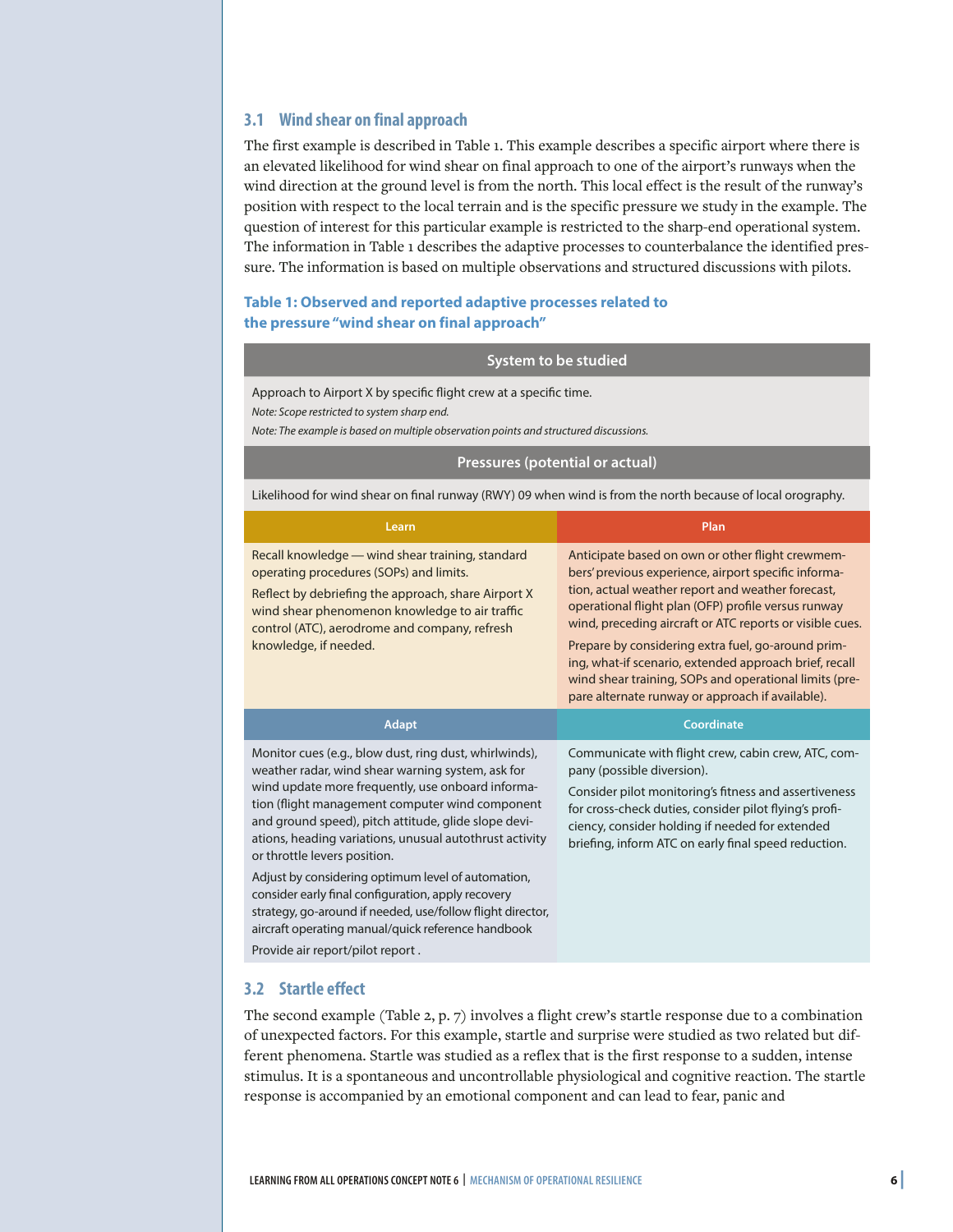#### **Table 2: Observed and reported adaptive processes related to the pressure "startle effect"**

# **System to be studied**

#### Generic flight

*Note: Scope includes both system sharp end and system blunt end within the organisation.*

*Note: The example is based on structured discussions.*

# **Pressures (potential or actual)**

Startle effect due to combination of unexpected factors (e.g., loud noise, electronic centralised aircraft monitor alert, lightning).

The trade-off between the need to "sit on the hands"for some time in order for the immediate startle effects to transition and the need for prompt reaction (e.g., some assumptions are for pilot response time within 5 seconds).

| Learn                                                                                                                                                                                                                                                                                                                                                                                                                                                                                                                                                                                                                                                   | Plan                                                                                                                                                                                                                                                                                                                                                                                                                                                                                                                                                                                                                                                              |
|---------------------------------------------------------------------------------------------------------------------------------------------------------------------------------------------------------------------------------------------------------------------------------------------------------------------------------------------------------------------------------------------------------------------------------------------------------------------------------------------------------------------------------------------------------------------------------------------------------------------------------------------------------|-------------------------------------------------------------------------------------------------------------------------------------------------------------------------------------------------------------------------------------------------------------------------------------------------------------------------------------------------------------------------------------------------------------------------------------------------------------------------------------------------------------------------------------------------------------------------------------------------------------------------------------------------------------------|
| Reflect: Debrief and report via the safety manage-<br>ment system if needed.<br>Practise personal control, breathing and scanning<br>techniques.<br>Crew resource management (CRM) training on startle.<br>Upset recovery training.<br>Competence-based training.<br>Reinforce flight crew confidence.                                                                                                                                                                                                                                                                                                                                                  | There is no anticipation for this pressure as by defini-<br>tion the combination of factors was unexpected.<br>Prepare mentally or during briefing rehearse "black<br>swan" events or foster crew discussion of a "plan of<br>action" for both common non-normal events, and for<br>the rare, "out of the ordinary" events - including<br>pilot monitoring (PM) take over.<br>Plan support including unexpected critical or "black<br>swan" scenarios in the CRM and simulator training<br>and train for "manage surprise" competence. Regu-<br>larly practice manual flying skills and provide pilots<br>with surprise/startle related events from the industry. |
| <b>Adapt</b>                                                                                                                                                                                                                                                                                                                                                                                                                                                                                                                                                                                                                                            | <b>Coordinate</b>                                                                                                                                                                                                                                                                                                                                                                                                                                                                                                                                                                                                                                                 |
|                                                                                                                                                                                                                                                                                                                                                                                                                                                                                                                                                                                                                                                         |                                                                                                                                                                                                                                                                                                                                                                                                                                                                                                                                                                                                                                                                   |
| PM active monitoring of pilot flying (PF) — it is<br>unlikely both pilots to be simultaneously seriously<br>affected by startle effect. The effects of startle to be<br>monitored include: precipitated reaction (quickly<br>without thought), sudden backward movement,<br>overreaction (excessive inputs); mini-freeze (no<br>reaction, no communication, no response when there<br>should have been one); scream or other emotional<br>vocalisation; cues for stress and fear (breathing, pale<br>face, sweating);<br>Flight crew recognise the unexpected pressures that<br>led to startle.<br>Flight crew apply breathing and scanning techniques. | Communicate: Talk, call out observations, PF verbal-<br>ise thoughts; PM use of standard call-outs. Use flight<br>crew coordination, especially if there was unexpec-<br>ted reversion into manual flight. Inform air traffic<br>control if unable to maintain clearance (level, head-<br>ing, speed).<br>Align through instruments cross-checking. Assistive<br>talk/call-outs by PM.                                                                                                                                                                                                                                                                            |

petrification. Apart from the observable effects, there is also the effect of visual focus to infinity — a lack of vision within two meters.

Surprise results from a difference between a person's expectations and what is actually perceived. As seen, surprise follows something unexpected. Startle also usually follows something unexpected but can also happen after an expected but strong stimulus — for example, seeing lightning yet having a startle response after the thunder. Another difference between surprise and startle is that surprise comes from the presence of something unexpected or the absence of something expected while startle only occurs after the presence of stimulus and not after the absence of a stimulus.

taking control of the aircraft.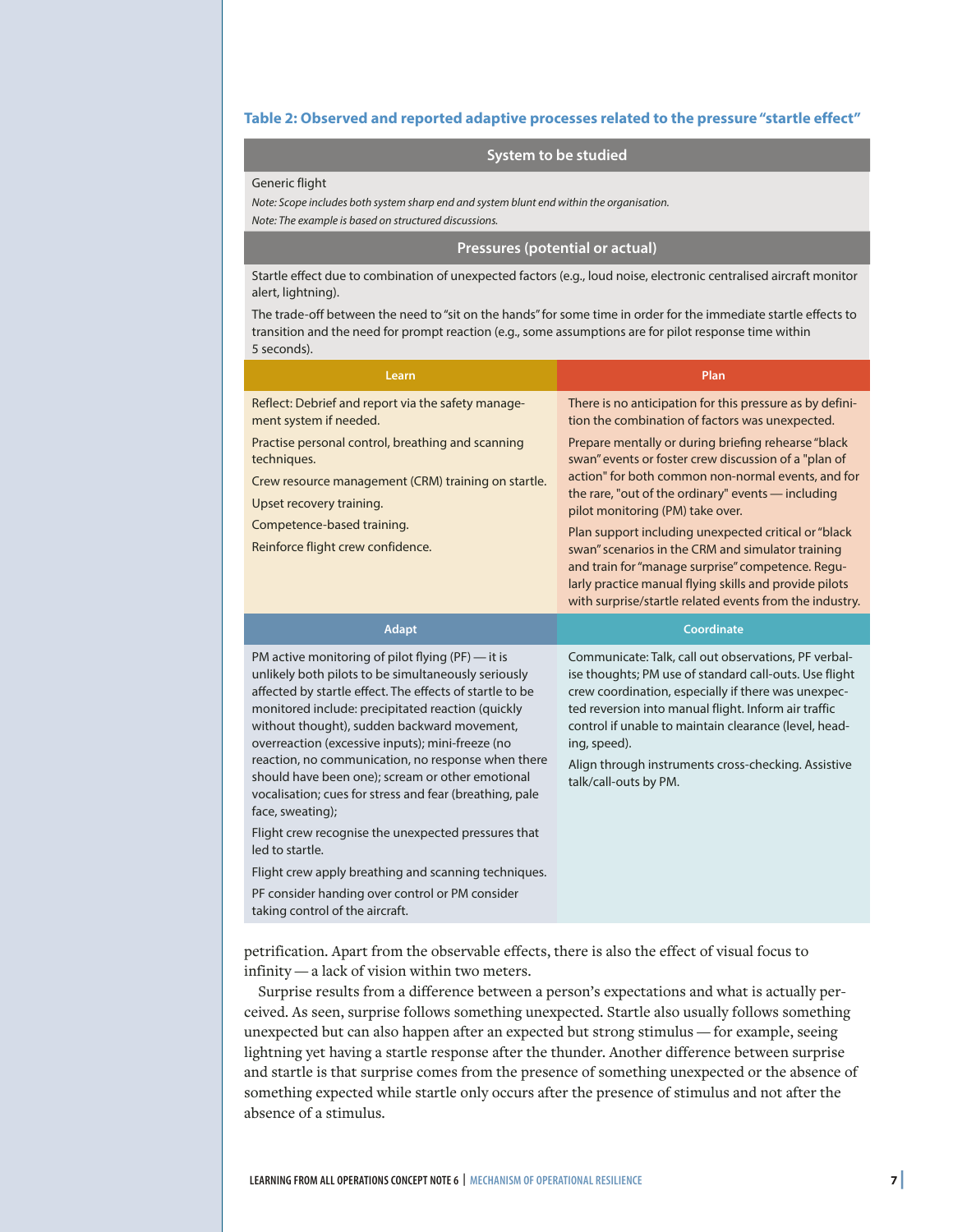Fortunately, startle does not happen very often in aviation operations, which is why the source of the information for this example is predominantly based on structured discussions with front end professionals.

# **3.3 ATC scan of the aerodrome movement area**

The third example, presented in Table 3, describes the observed and reported adaptive process for air traffic controllers providing tower ATC services at a specific airport. This example is a study of one specific task pressure — controller scanning the aerodrome movement area triggered by the call from traffic (e.g., a vehicle) on the movement area. The purpose of the task is for the controller to identify the position of the traffic, to mentally simulate the traffic movement from this position to the intended destination and to detect and resolve any potential

# **Table 3: Observed and reported adaptive process related to demand pressure "ATC scan of the aerodrome movement areas"**

#### **System to be studied**

Air traffic control (ATC) Tower X operations.

*Note: Scope restricted to system sharp end. Note: The example is based on multiple observation points and structured discussions.*

#### **Pressures (potential or actual)**

Task pressure to scan the movement area in case of a call from traffic on the movement area. Task pressure to operate the automated ATC system head-down. Restriction of the field of view from the automated system ter‐ minal. Time pressures during morning rush-out.

| Learn                                                                                                                                                                                                                                                                                                                                                                                                                                                                                                                                                                                                                           | Plan                                                                                                                                                                                                                                                                                                                                                                                                                                                                                                                                                                                                                                                                                                                                                                         |
|---------------------------------------------------------------------------------------------------------------------------------------------------------------------------------------------------------------------------------------------------------------------------------------------------------------------------------------------------------------------------------------------------------------------------------------------------------------------------------------------------------------------------------------------------------------------------------------------------------------------------------|------------------------------------------------------------------------------------------------------------------------------------------------------------------------------------------------------------------------------------------------------------------------------------------------------------------------------------------------------------------------------------------------------------------------------------------------------------------------------------------------------------------------------------------------------------------------------------------------------------------------------------------------------------------------------------------------------------------------------------------------------------------------------|
| Reflect: Debrief and report via the safety manage-<br>ment system, refresh knowledge, if needed, verbalise<br>what was learnt. Use team resource management<br>knowledge.<br>Informal debriefings. Use of local 'safety ambassadors'<br>that support local learning. Practice pressure recogni-<br>tion and reaction.                                                                                                                                                                                                                                                                                                           | Anticipate traffic calls and typical traffic movement<br>routes. Anticipate daily variations of traffic load.<br>Informal local anticipation strategies in case of no<br>adequate weather forecast, local events or traffic<br>forecast — external information. Controller anticipate<br>one own state. Anticipate impediments on the visual<br>field of view from the tower cab.<br>Prepare flight data traffic information based on plans.<br>Pre-shift briefing regarding forecast traffic, traffic<br>loads, team resource management and specific oper-<br>ational scenarios - for example taxi routings of<br>different airport users (military, construction workers,<br>business aviation, aircraft maintenance company).<br>Consider traffic flow control measures. |
| <b>Adapt</b>                                                                                                                                                                                                                                                                                                                                                                                                                                                                                                                                                                                                                    | Coordinate                                                                                                                                                                                                                                                                                                                                                                                                                                                                                                                                                                                                                                                                                                                                                                   |
| Cross-monitor tower (TWR) team work and state.<br>Cross check traffic position visually and on the<br>advanced surface movement guidance and control<br>system. Adjust communication and use defensive con-<br>trolling when under pressure. Support colleagues in<br>the TWR when the workload or taskload is perceived<br>high - specifically with safety critical tasks like conflict<br>prevention. Open additional TWR working position.<br>Let aircraft stop at the current position, if feasible.<br>Prioritise and use personal strategies in case of pressure<br>for multitasking and in case of information overload. | Communicate with the TWR team and supervisor<br>when workload is high. Ask for assistance. Delegate<br>tasks.<br>Make inputs in the ATC automated system which<br>aligns the automated system model of the situation<br>with the actual situation.<br>Verbalise intentions. Take an active position for<br>coordination in case of doubt who shall initiate it.<br>Use hand-over-take over of operational position<br>strategies and check lists. Communicate the traffic<br>flow measures.                                                                                                                                                                                                                                                                                  |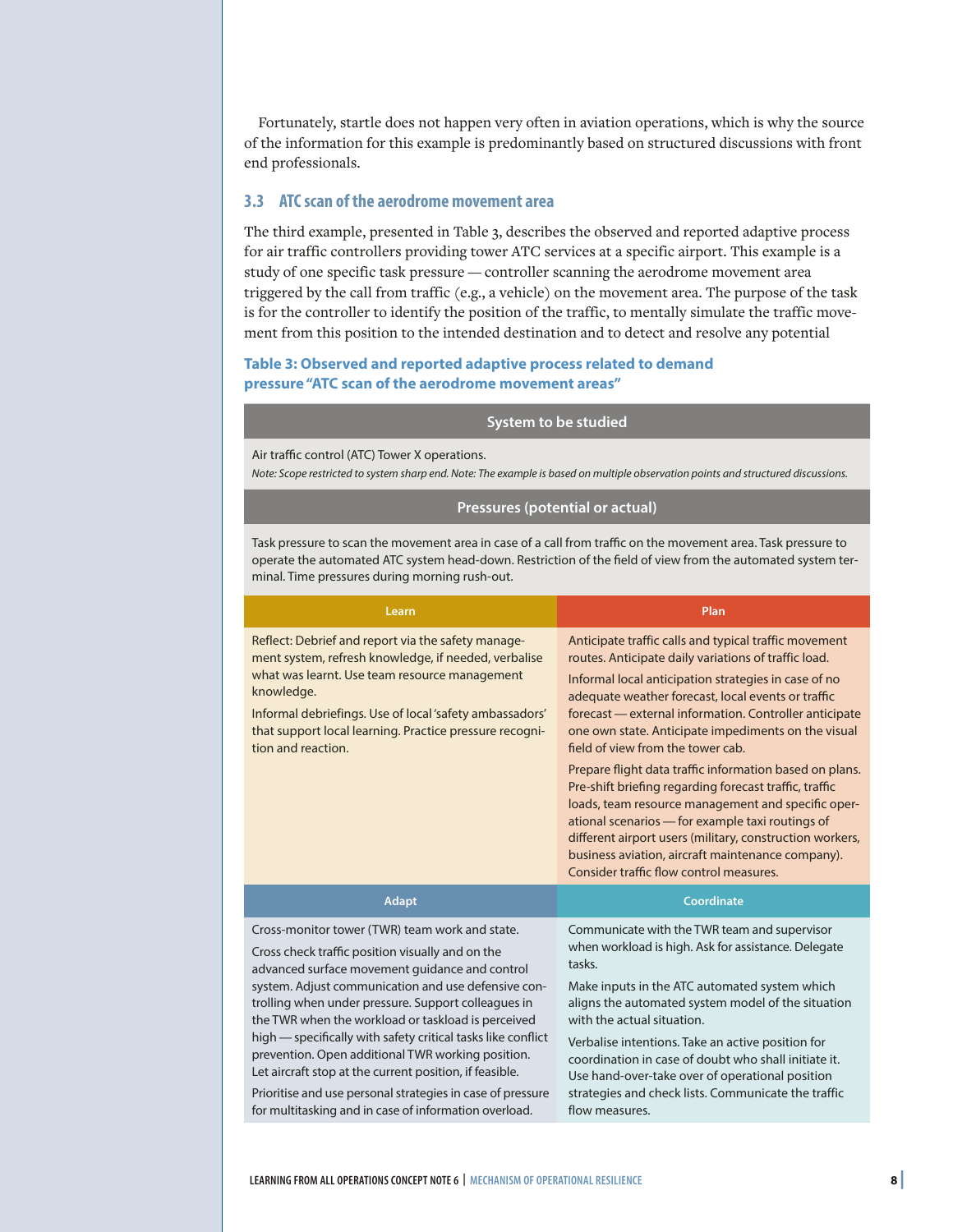conflicts or other operational implications that this movement may create. The study was triggered by a safety report submitted by a controller via safety management system (SMS) reporting process. The study team then decided to perform observations of operations and to organise structured discussions with the tower controllers. Apart from collecting information about the tower team adaptive processes, the study identified other repeatable pressures — task pressure for head-down operation of the automated ATC system that interrupts the visual observation of the movement area, restrictions of the movement area field of view from the tower cab and time pressure during morning typical rush-out operations at the airport.

The information in the above three examples is not an exhaustive account of how to manage a given pressure — it is only what has been observed and reported by professionals at the system sharp-end. If these observations extend over a variety of operational environments and multiple organisations, then this information can more closely represent practices for successful management of certain pressures. This is a way for the local adaptive processes to be known, shared and to benefit not only the team on a specific day but also to be shared widely within organisations and across the entire aviation industry.

# **4. Acknowledgements**

This work was funded under grant and cooperative agreement 80NSSC21M0187 from the U.S. National Aeronautics and Space Administration's (NASA) System-Wide Safety Project, part of the Aeronautics Research Mission Directorate's Aviation Operations and Safety Program.

This note was drafted by Tzvetomir Blajev from Flight Safety Foundation and by Dr. Jon Holbrook from NASA. Thank you to Dr. Immanuel Barshi from NASA and to the members of the Flight Safety Foundation's Learning From All Operations Working Group, who contributed to the ideas and clarity of this report: Valerie Stait, Cathay Pacific Airways; Capt. Tom Becker, TUI Fly; Capt. Max Butter, Lufthansa; Capt. Nick Peterson, American Airlines; Capt. Brian Teske,PhD., Delta Air Lines; Dr. James Klinect, LOSA Collaborative; George Hodgson, Southwest Airlines and Milena Studic, Skeyes. Thank you to Darisha Vidrine, FSF intern, for organising the references used.

Suggested citation: Flight Safety Foundation. (2022). [Learning From All Operations Concept](https://flightsafety.org/toolkits-resources/learning-from-all-operations/) [Note 6: Mechanism of Operational Resilience.](https://flightsafety.org/toolkits-resources/learning-from-all-operations/)

# **References**

- Ackoff, R. L. (1971). Towards a System of Systems Concepts. Management Science, 17(11), 661–786. [doi:10.1287/mnsc.17.11.661](https://doi.org/10.1287/mnsc.17.11.661)
- Airbus. (2021, October). Training pilots for resilience. Safety first. Retrieved from [https://](https://safetyfirst.airbus.com/training-pilots-for-resilience/) [safetyfirst.airbus.com/training-pilots-for-resilience/](https://safetyfirst.airbus.com/training-pilots-for-resilience/)
- American Airlines. (2020). Trailblazers into Safety-II: American Airlines Learning and Improvement Team (LIT). Retrieved from [https://skybrary.aero/articles/trailblazers-safety](https://skybrary.aero/articles/trailblazers-safety-ii-american-airlines%E2%80%99-learning-and-improvement-team)[ii-american-airlines'-learning-and-improvement-team](https://skybrary.aero/articles/trailblazers-safety-ii-american-airlines%E2%80%99-learning-and-improvement-team)
- American Airlines. (2021). Charting a New Approach: What Goes Well and Why at American Airlines. A white paper outlining the second phase of AA's Learning and Improvement Team (LIT). Retrieved from [https://skybrary.aero/articles/trailblazers-safety-ii-american-airlines'](https://skybrary.aero/articles/trailblazers-safety-ii-american-airlines%E2%80%99-learning-and-improvement-team) [learning-and-improvement-team](https://skybrary.aero/articles/trailblazers-safety-ii-american-airlines%E2%80%99-learning-and-improvement-team)
- Dekker, S., Cilliers, P., & Hofmeyr, J.-H. (2011). The Complexity of Failure: Implications of Complexity Theory for Safety Investigations. Safety Science, 49(6), 939–945. [doi:10.1016/](https://doi.org/10.1016/j.ssci.2011.01.008) [j.ssci.2011.01.008](https://doi.org/10.1016/j.ssci.2011.01.008)